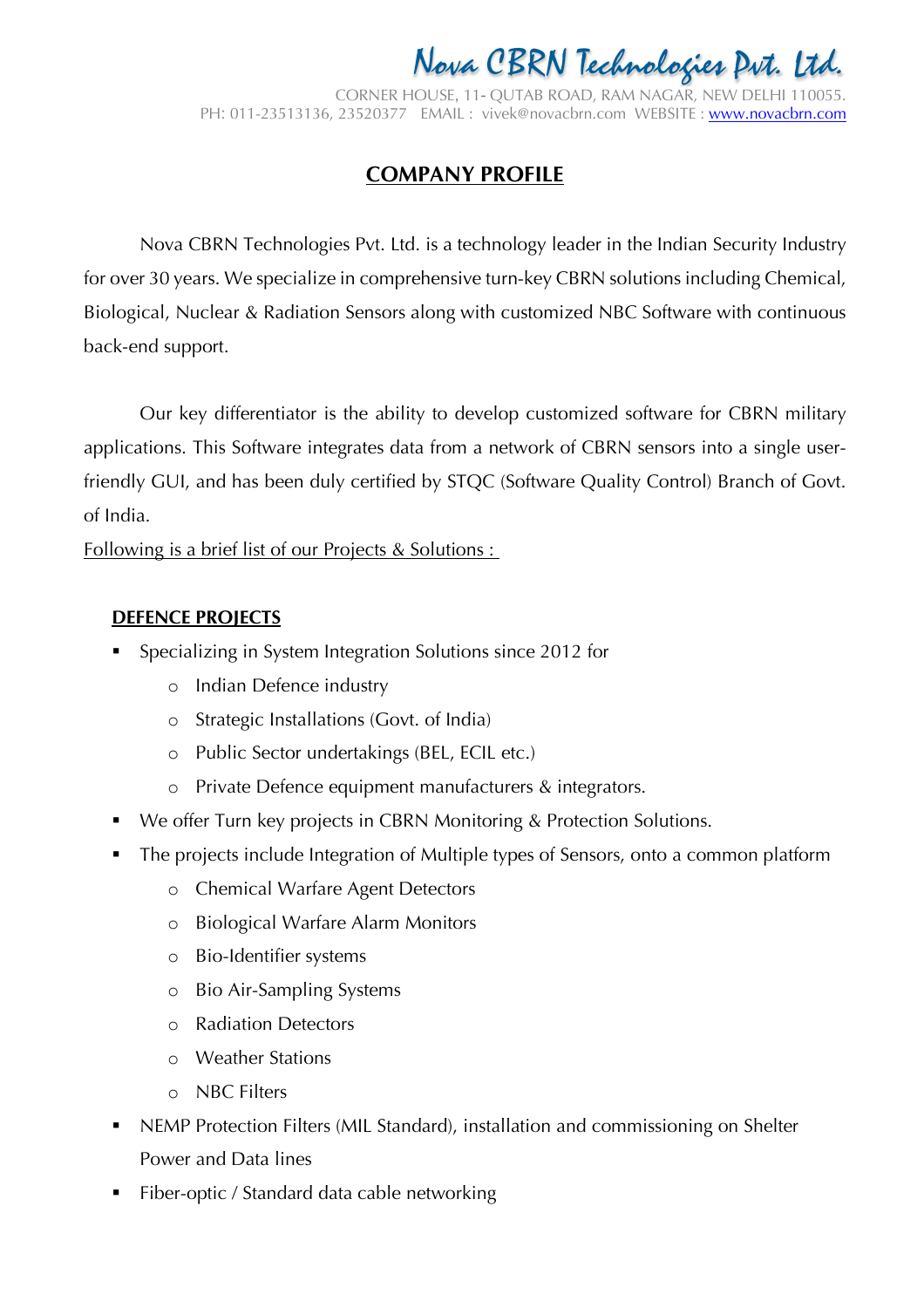CORNER HOUSE, 11- QUTAB ROAD, RAM NAGAR, NEW DELHI 110055. PH: 011-23513136, 23520377 EMAIL : vivek@novacbrn.com WEBSITE : www.novacbrn.com ENVAIL : VIVEN©NOVACDIN.COM, VVEDUNE : WWW.NOVC

- **Data convergence and channeling hardware**
- Integrated CBRN Software, customised as per user's requirements.
- Plume prediction Software for early warning of CW / BIO threats
- § Proprietary Hardware for
	- o Automatic activation of NBC Filtration systems
	- o NBC Alarm notification generation, Audio and visual
	- o Shut-down of critical mechanisms preconfigured in SOP
- § Engineers trained at OEM's facilities to handle all system maintenance procedures
- § Defence Warehousing Solutions
- § Successfully commissioning and hand over of a large number of projects to the India Min. of Defence in the last 7 years

### **CORPORATE & BANKING PROJECTS**

- § Specializing in High Security Integrated Solutions for
	- o Custom Bonded Warehousing for the Luxury goods industry
	- o Luxury Logistics & Cash van security solutions
	- o Modular Panel Vault installations for Banks
	- o Bank Branch Teller Security solutions
	- o Software integration of ATM Cash management and Safe Lock systems
	- o Wifi / WAN Networking of Safe Locks, Time Locks, One Time Combination and Redundant Locking systems for the Banking industry.
- § Our approach to selling is "Not just cold metal, but as an industry partner in progress.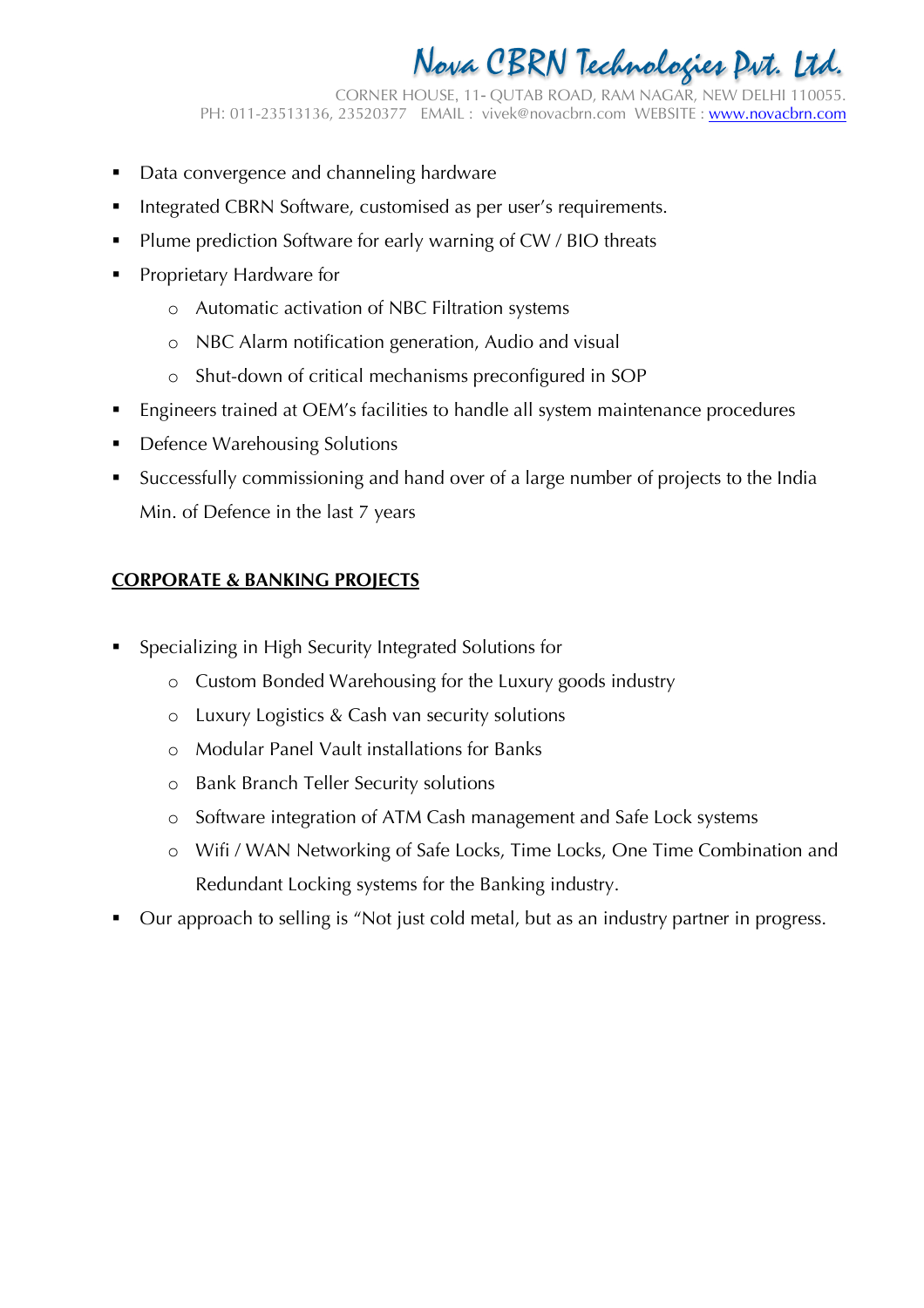CORNER HOUSE, 11- QUTAB ROAD, RAM NAGAR, NEW DELHI 110055. PH: 011-23513136, 23520377 EMAIL : vivek@novacbrn.com WEBSITE : www.novacbrn.com ENVAIL : VIVEN©NOVACDIN.COM, VVEDUNE : WWW.NOVC

> THE A to Z of our SATISFIED CLIENTS. (A PARTIAL list)

AMERICAN EXPRESS BANK LTD.

ALL INDIA RADIO .

APOLLO FIEGE INTEGRATED LOGISTICS PVT. LTD.

A.T.&T .

AVALON RESORTS

BAY NETWORKS

BEL INDIA LTD.

BRITISH AEROSPACE DEFENCE

CITIBANK N.A.

CMS INFO SYSTEMS PVT. LTD.

DH LTD.

DIEBOLD INDIA LTD.

DRDE (MIN. OF DEFENCE)

ELECTRONICS CORPORATION OF INDIA LTD.

ELECTRICITY DE' FRANCE.

EMBASSY OF FINLAND.

ENERTECH ENGINEERING PVT. LTD.

EXPORT IMPORT BANK OF INDIA .

FERRARI INDIA LTD.

GROUP 4 CASH SERVICES INDIA LTD

HEWLETT PACKARD INDIA PVT. LTD.

HITACHI PAYMENT SERVICES PVT. LTD.

INDOMAG STEEL TECHNOLOGIES LTD.

INTERNATIONAL CENTRE FOR GENETIC ENGINEERING & BIOTECHNOLOGY

ITALIAN TRADE COMMISSION

J.K. CORP.

J.K. PHARMACEUTICALS LTD.

J.K. R & D LABS PVT. LTD.

KAPOOR WATCH CO.